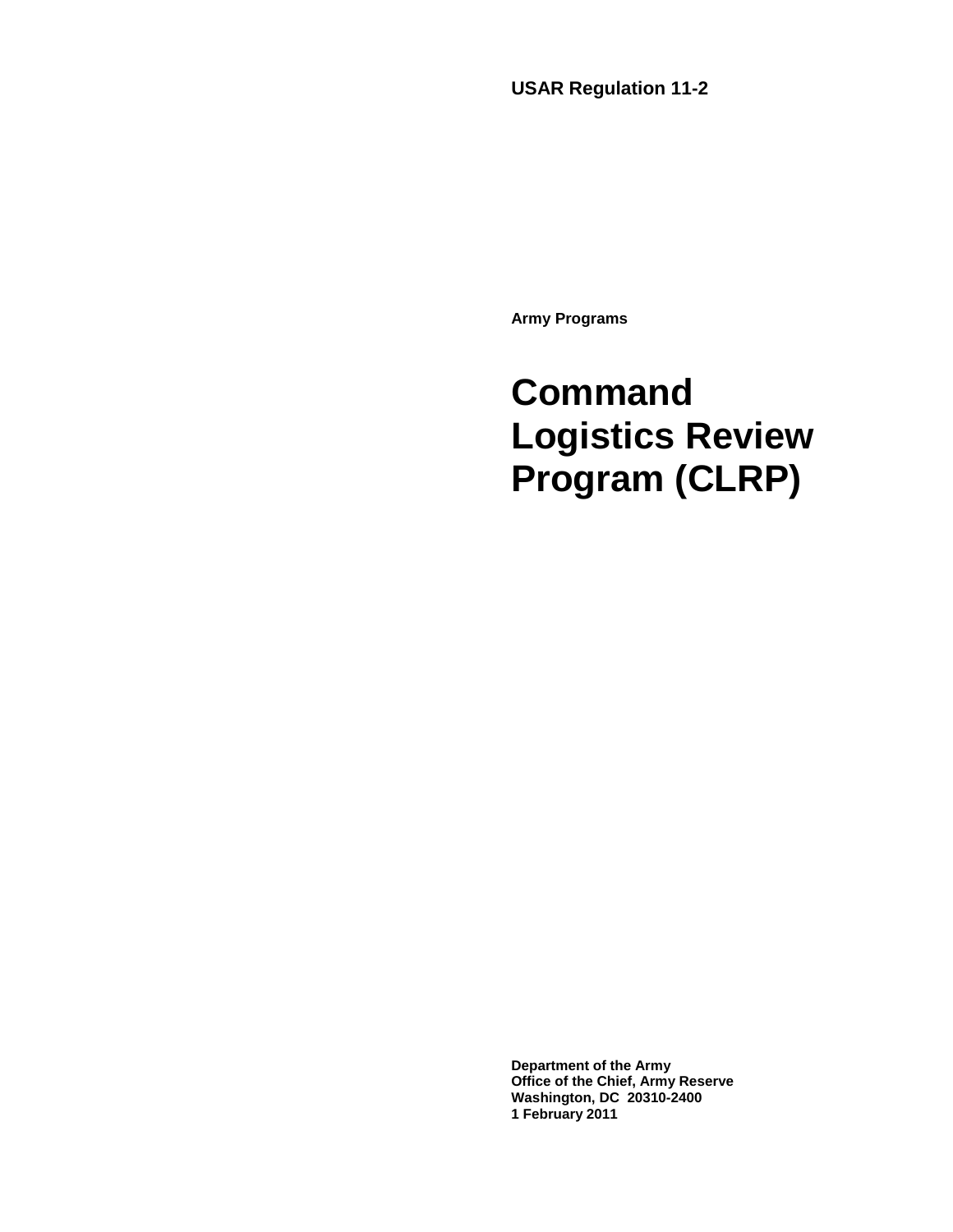# *SUMMARY OF CHANGE*

USAR REG 11-2 Command Logistics Review Program (CLRP)

This major revision, dated 1 February 2011--

- ο Changes the name of the US Army Logistics Integration Agency to the US Army Logistics Innovation Agency.
- ο Changes the name and responsibilities of the US Army Reserve Readiness Command (USARRC) to the US Army Reserve Joint and Special Troops Support Command (USARJSTSC).
- ο Adds the requirement for follow-up visits to USAR MSCs when appropriate (paras 5b(7) and 7b(8)).
- ο Expands the list of areas that may be assessed during a CLRP visit (para 7c).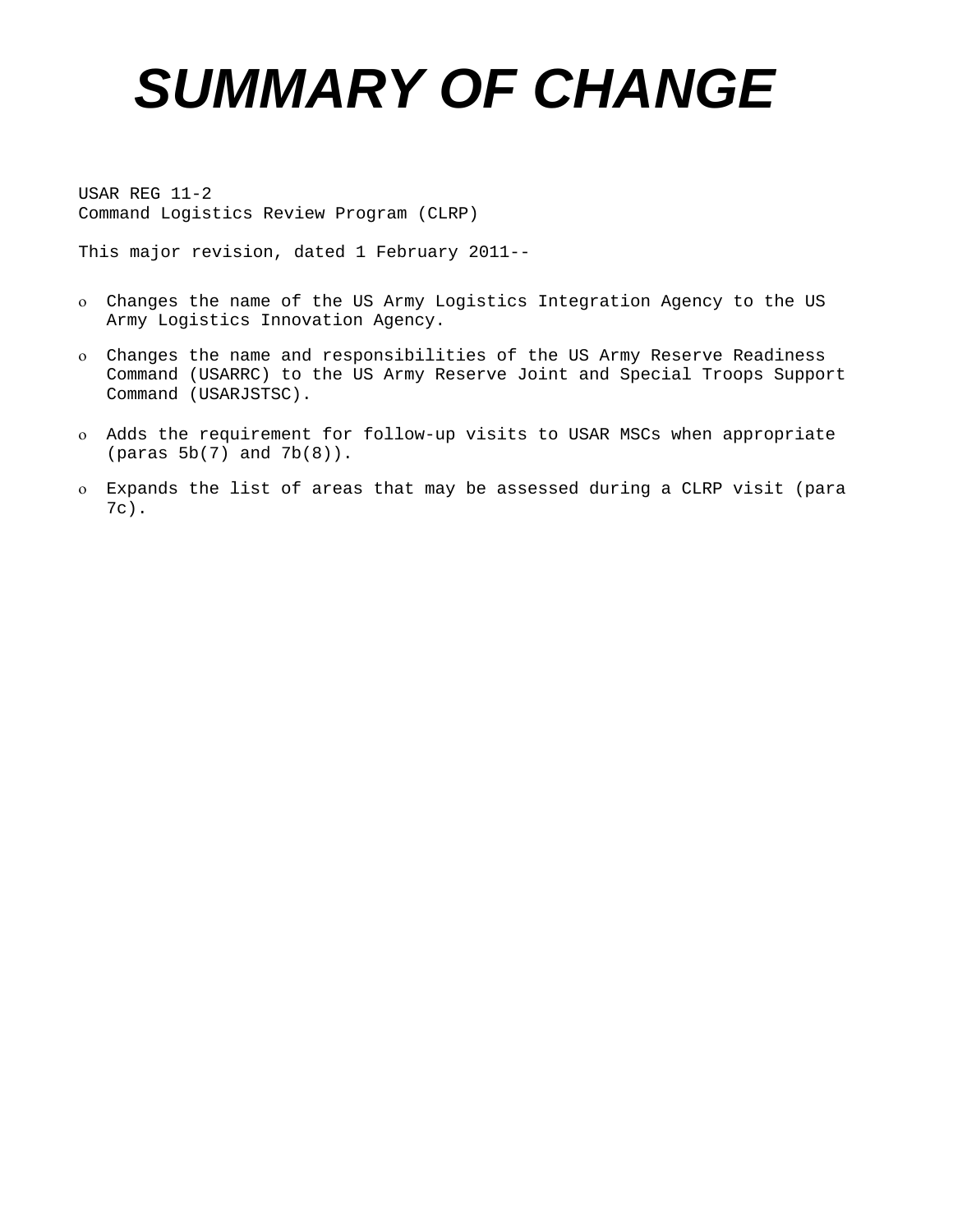**DEPARTMENT OF THE ARMY Office of the Chief, Army Reserve Washington, DC 20310-2400 1 February 2011** 

# **Army Programs Command Logistics Review Program (CLRP)**

For the Commander:

WILLIAM J. GOTHARD *Brigadier General, GS Chief of Staff*

Official:

nam

JOHN P. DONOVAN *Colonel, GS Deputy Chief of Staff, G-1* 

**History.** This publication is a major revision. It was originally published 1 September 1999 as USARC Regulation 11-2.

**Summary.** This regulation implements the Command Logistics Review Program (CLRP) within the US Army Reserve Command (USARC). It includes policies and procedures for conducting CLRP assistance and assessment reviews; delineates Headquarters (HQ) USARC, US Army Reserve Joint and Special Troops Support Command (USARJSTSC), and major subordinate command (MSC) responsibilities; and suggests logistics areas for review.

**Applicability.** This regulation applies to HQ USARC and its MSCs.

**Proponent and exception authority.** The proponent of this regulation is the Deputy Chief of Staff (DCS), G-4. The proponent has the authority to approve exceptions to this regulation that are consistent with controlling laws and regulations. Proponents may delegate this approval authority, in writing, to a division chief within the proponent agency in the grade of lieutenant colonel or the civilian equivalent.

**Army management control process.** This regulation does not contain management control provisions.

**Supplementation.** Supplementation of this regulation is prohibited without prior approval from US Army Reserve Command, DCS, G-4 (ARRC-LGS-L), 1401 Deshler Street SW, Fort McPherson, GA 30330-2000.

**Suggested improvements.** Users are invited to send comments and suggested improvements on DA Form 2028 (Recommended Changes to Publications and Blank Forms) directly to the Commander, USARC (ARRC-LGS-L), 1401 Deshler Street SW, Fort McPherson, GA 30330-2000.

**Distribution:** This publication is available in electronic media on the USARC Intranet website at<https://usarcintra/> and on the Army Reserve Component portion of the Army Knowledge (AKO) website [\(http://www.us.army.mil/\)](http://www.us.army.mil/). This regulation is intended for command level B. Local reproduction is authorized.

#### **Contents** *(Listed by paragraph number)*

Purpose • **1** References • **2**  Explanation of abbreviations and terms • **3**  Recordkeeping • **4** Responsibilities • **5**  The USARC Command Logistics Review Program (CLRP) • **6**  Procedures • **7**

**Appendixes A.** References

#### **Glossary**

**\* This publication supersedes USARC Regulation 11-2, dated 1 September 1999.**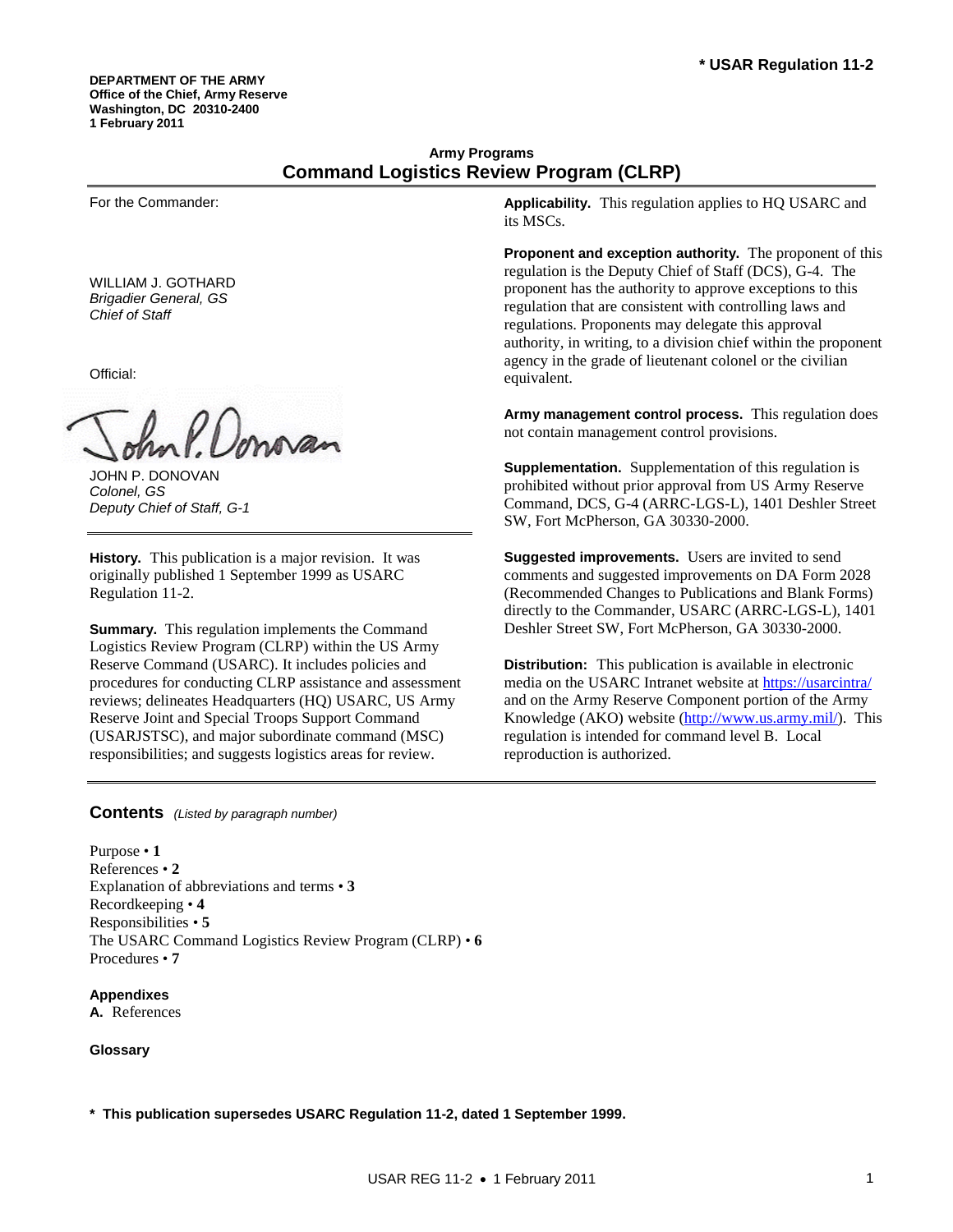#### **1. Purpose**

This regulation prescribes policies, procedures, and responsibilities for managing the Command Logistics Review Program (CLRP). The CLRP is a logistics program that may be used at all levels to attain, sustain, and manage materiel readiness. It is also a materiel readiness tool used by the Logistics Readiness and Sustainability Program (see AR 700-138).

#### **2. References**

Required and related publications and referenced forms are listed in appendix A.

#### **3. Explanation of abbreviations and terms**

Abbreviations used in this regulation are explained in the glossary.

#### **4. Recordkeeping**

These records will be kept under ARIMS # 1-201d, "Staff Visits - Office conducting visit," for a period of 2 years.

#### **5. Responsibilities**

*a. The Director, US Army Logistics Innovation Agency (USALIA).* The USALIA administers the CLRP and establishes policies and procedures.

- *b. The USARC DCS, G-4 will--*
	- (1) Develop and revise USARC policy for the CLRP and monitor the overall CLRP.
	- (2) Assign specific responsibilities for conduct of the USARC CLRP to Commander, USARJSTSC.
	- (3) Monitor and provide assistance to USARJSTSC CLRP efforts.

 (4) Publish the annual CLRP visit schedule by 31 January of each year and make changes to the schedule, as appropriate.

 (5) Conduct periodic CLRP visits to USARC subordinate elements. Determine the frequency on a case-by-case basis, considering the significance of identified logistics problems and the uniqueness of the USAR MSC missions.

 (6) Provide reports of CLRP visits to the visited command within 30 days after each visit. (These reports are exempt from the information requirement control in accordance with AR 335-15, paragraph 5-2e(7).)

- (7) Schedule follow-up visits, as appropriate, to ensure improved logistics program management.
	- (8) Analyze all CLRP visit reports to identify:
	- *(a)* Problems that are beyond USAR MSC scope to resolve.
	- *(b)* Adverse or favorable logistics conditions and trends.
	- (9) Assist in resolving logistics issues that exceed USAR MSC scope.

 (10) Provide the USALIA with periodic reports of command concerns, policy reviews, logistics issues, and actions and recommendations for systems improvements and reviews.

#### *c. The US Army Reserve Joint and Special Troops Support Command (USARJSTSC) Commander will—*

- (1) Augment the USARC CLRP in the conduct of visits to the USAR MSCs.
- (2) Program and fund participation in CLRP visits.
- (3) Analyze CLRP findings and provide input to reports.
- (4) Ensure CLRP participants are properly trained in current logistics issues, programs, and systems.

#### *d. The USAR MSCs will—*

- (1) Examine CLRP recommended actions for incorporation into existing logistics management programs.
- (2) Follow-up to ensure adopted recommendations produce desired results.
- (3) Eliminate repeat deficiencies.
- (4) Identify command innovations which produce improved logistics program management.

#### **6. The USARC Command Logistics Review Program (CLRP)**

*a.* The USARC CLRP is designed for the review of USARC MSCs and logistics operations. The program identifies and resolves logistics issues, and provides field commanders with a conduit to the USARC DCS, G-4. The USARC CLRP will be accomplished primarily by--

 (1) Scheduled visits to USAR MSC headquarters to evaluate the effectiveness of logistics programs and effectiveness reviews designed to quickly determine how existing, new, or revised logistics policy is affecting operations in the field.

 (2) Rapid assessments of USARC-level logistics issues or potential issues, when directed by the USARC DCS, G-4. The command logistics review team (CLRT) will conduct an in-depth analysis to resolve the issue or problem and either recommend or implement a resolution.

*b.* The USARC CLRP is not an inspection program. It is an assessment and assistance program for review of unit and USAR MSC logistics operations in which--

 (1) The CLRT will identify and resolve logistics problems adversely impacting the readiness posture of the command.

 (2) The evaluated command will take corrective action on logistics problems that are resolvable at the unit or activity level and may be of interest during subsequent audits, command inspections, reviews, or assistance visits.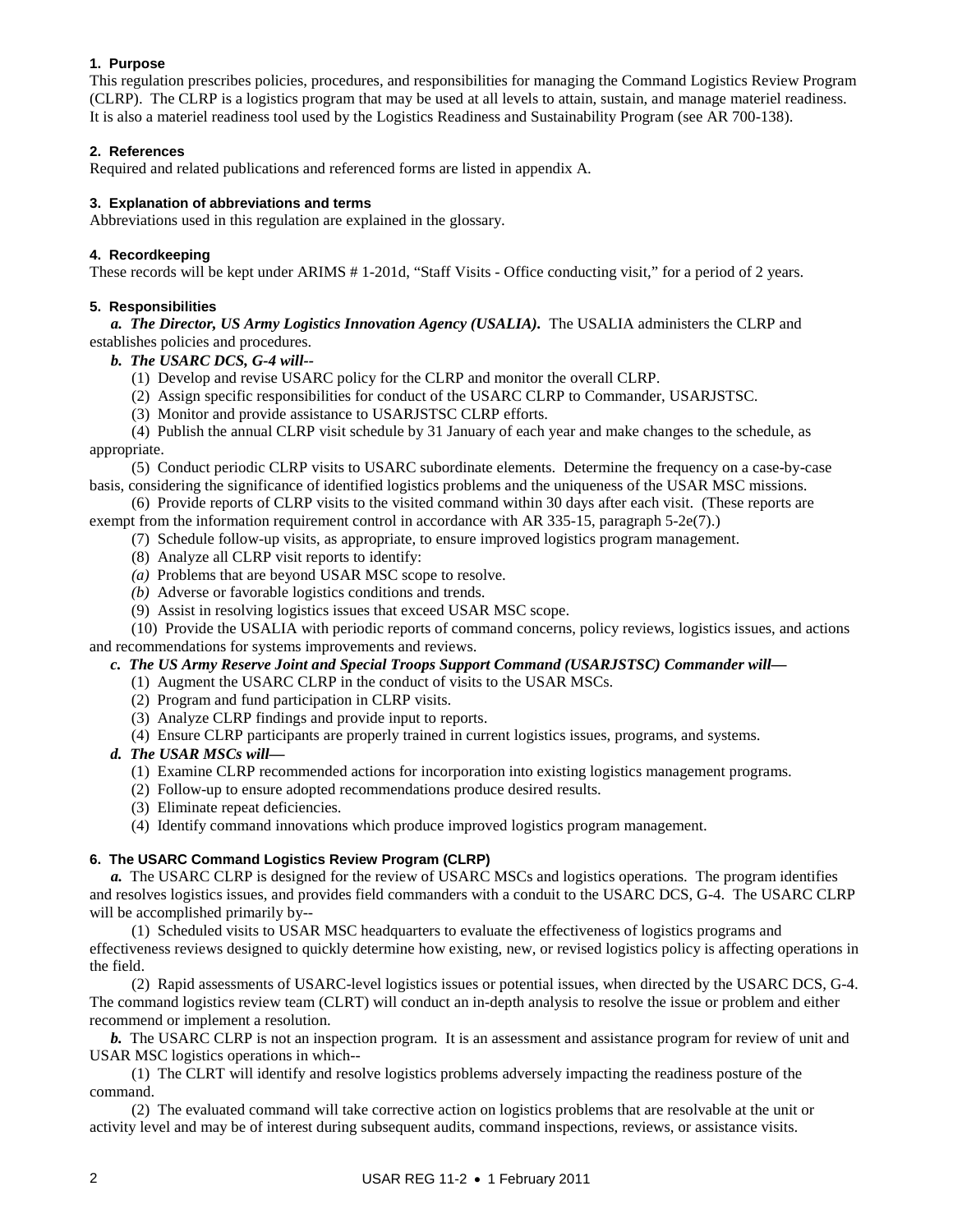(Corrective action may be taken by the USARC or DA, depending upon the level of command responsible for the correction.) *USARC CLRP visits will not coincide with audit or inspection visits.*

*c.* The USARC CLRP is designed to--

- (1) Improve logistics readiness and sustainability.
- (2) Improve the logistics posture of the command.
- (3) Assist in all areas of logistics management.
- (4) Foster command involvement in disciplining logistics operations.
- (5) Provide logistics status to commanders and staff.
- (6) Elevate problems to the HQDA CLRP that are beyond the scope of the USARC to resolve.
- (7) Fulfill the USARC requirements for visits to subordinate commands for—
- *(a)* The Command Supply Discipline Program (CSDP).
- *(b)* A command maintenance inspection.
- *(c)* The command food service review.

*d.* Each CLRT will operate under a senior logistician (military or civilian), who serves as the team chief. Team composition and review procedures are described in paragraph 7, below.

#### **7. Procedures**

#### *a. The USAR DCS, G-4 will--*

 (1) Publish the annual CLRP visit schedule not later than 31 January annually. Changes to the schedule will be made as appropriate.

 (2) Provide a senior representative (CLRT chief) to conduct assessment and assistance visits (with team members), and analyze CLRP findings.

 (3) Require the presence of appropriate commanders and key personnel at exit briefings to ensure that all are informed and can benefit from the observations, recommendations, and assistance.

#### *b. The CLRT chief will—*

(1) Coordinate the dates of the visit at least 90 days out.

 (2) Obtain information and data on problem areas in advance and select qualified personnel in these areas as team members. If additional personnel resources are required, the team chief may request assistance from other HQ, USARC staff offices or subordinate headquarters.

- (3) Assign specific subjects for review to each CLRT member.
- (4) Develop a detailed plan for each visit, including methods for vertical assessment of logistics systems to be reviewed.
	- (5) Brief CLRT members before each visit and explain the plan.
	- (6) Conduct entrance and exit briefings with representatives of the visited command.
	- (7) Review each observation submitted by CLRT members to ensure they have--
	- *(a)* Clearly define significant problems.
	- *(b)* Identify solutions to problems and the commands or activities responsible for correcting them.
	- *(c)* Discuss problems and underlying facts with command and staff members visited.
	- *(d)* Refer problems to other CLRT members for further inquiry, when needed.
	- *(e)* Trace each problem to its source.
	- (8) Prepare reports of CLRP visits. These reports will include:

 *(a)* A memorandum summarizing logistics management programs, policies, and systems performances. This memorandum will cite the major problem areas, as well as the commendable areas. It will also cite recommended actions for the visited command.

*(b)* A list of CLRT members and their contact information.

(9) Schedule and conduct follow-up visits, when deemed necessary, to ensure effective logistics program

management. These visits will be conducted at least 6 months after the completion of the initial CLRP visit.

*c. Review emphasis.* The USARC CLRP visit should emphasize proper logistics program management and the identification of systemic logistical problems that affect individual and unit readiness. Since systemic problems will, in many instances, be directly associated with compliance issues, CLRTs may discover compliance problems not identified by local command reviews. Local commanders may choose to review those areas needing local corrective action to determine why these problems did not surface during local reviews. Following are some examples of areas the CLRT may assess:

- (1) Unit status reporting.
- (2) Logistics plans and operations. This includes:
- *(a)* Logistics annexes to operation and contingency plans.
- *(b)* Mobilization and movement planning.

 (3) Supply. Includes subject areas covered in AR 710-2, DA Pam 735-5, AR 710-3, AR 740-3, and AR 735-11-2. (This includes providing review and oversight of programs, systems, and policies affecting logistics readiness).

*(a)* Property Book Unit Supply-Enhanced (PBUSE).

*(b)* Force and Asset Search Tool (FAAST); management of excess equipment.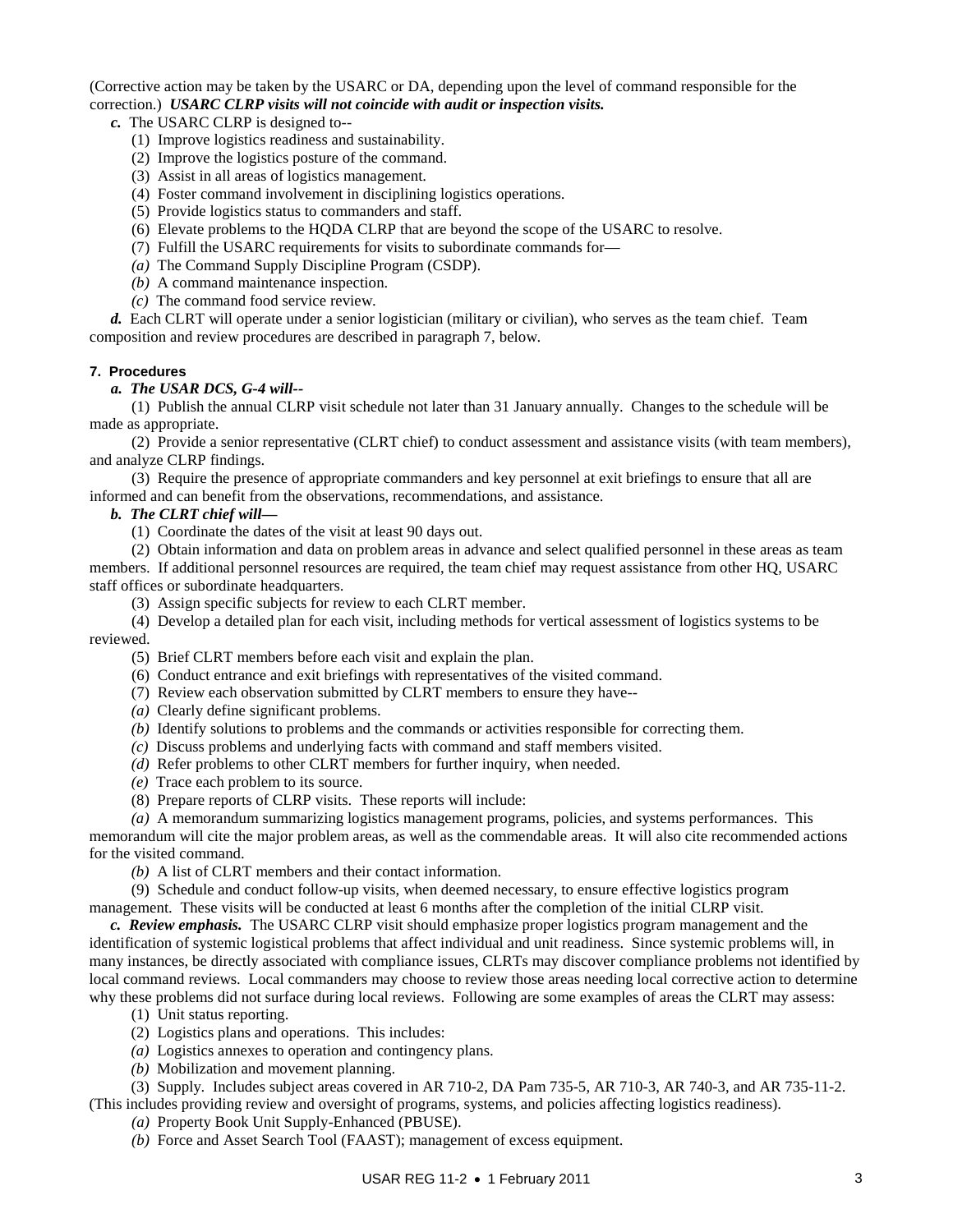- *(c)* Requisition flow.
- *(d)* Command Supply Discipline Program (CSDP).
- *(e)* Accounting for lost property.
- *(f)* Financial liability investigation of property loss (FLIPL).
- *(g)* Kentucky Logistics Operation Center (KYLOC), management of personal clothing.
- (4) Integrated logistics support. This includes:
- *(a)* Adequacy and completeness of materiel fielding planning.
- *(b)* New equipment training (NET).

 *(c)* Availability and adequacy of materiel system logistics support resources for initial fielding and follow-on requirements.

- *(d)* The sustainment of logistics support of recently fielded new materiel systems.
- *(e)* The management of displaced equipment and associated support items.
- *(f)* The overall force modernization management functions.
- *(5)* Logistics personnel. This includes personnel authorizations, fill rate, training, and proper use.

 *(6)* Standard Army Management Information System (STAMIS). Includes the facilitation of STAMIS fielding and accountability.

 *(7)* Maintenance. This includes subject areas covered in AR 750-1, AR 700-138, AR 750-43, and DA Pam 750-8. May include assisting or assessing area maintenance support activity (AMSA) or equipment concentration site (ECS)

performance of quality assurance of work performed, adherence to priority designation system, and property accountability. *(a)* Modification work order (MWO).

- *(b)* Army Oil Analysis Program (AOAP).
- *(c)* Test, measurement and diagnostic equipment (TMDE) support program (calibration).
- *(d)* Army Driver and Operator Standardization Program.
- (8) Transportation.
- *(a)* Second destination transportation (SDT) management.
- *(b)* Mobilization deployment management.
- *(c)* Unit movement data management and reporting.
- *(d)* General Services Administration (GSA); Vehicle Fleet Management.
- *(e)* Bus travel passenger management.
- *(f)* Airline travel management.
- (9) Logistics training and doctrine. This includes the compatibility of table of organization and

equipment/modification table of organization and equipment (TOE/MTOE) and missions with equipment characteristics and capabilities.

(10) Command budgets, consumer funds.

- (11) Food service. Includes subject areas covered in DA Pam 30-22.
- *(a)* Army Food Management Information System (AFIMS).
- *(b)* Army Records Information Management System (ARIMS).
- *(c)* Cash collection management.
- *(d)* Command food service reviews.
- *(e)* Sanitation.
- *(f)* Monitoring of subordinate units.
- (12) Logistics award programs.
- *(a)* Chief of Staff Army Supply Excellence Award (CSASEA) Program.
- *(b)* Chief of Staff Army Award for Maintenance Excellence (AAME) Program.
- *(c)* Deployment Excellence Award (DEA).
- *(d)* Food service awards (Connelly Program and garrison award).
- *(f)* National Defense Transportation Association (NDTA) Award.
- *(e)* Transportation Corps Regimental Association (TCRA) Award.
- (13) Special interest items (SII). Includes SIIs designated by the USARC or DA.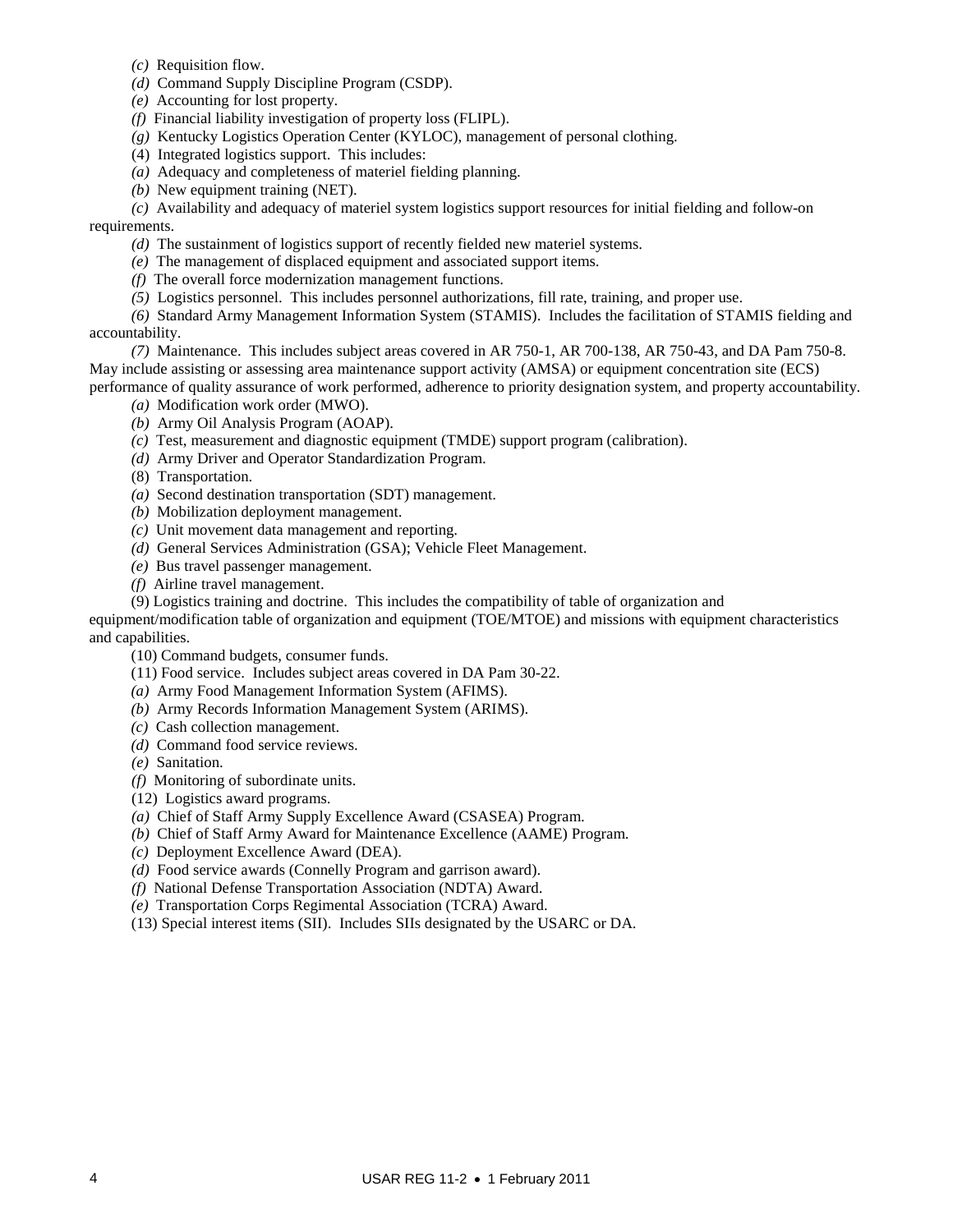## **Appendix A References**

**Section I Required Publications**

**AR 700-138** Army Logistics Readiness and Sustainability. (Cited in paras 1 and 7c(7).)

**AR 710-2**  Supply Policy Below the National Level. (Cited in para 7c(3).)

**AR 710-3**  Inventory Management Asset and Transaction Reporting System. (Cited in para 7c(3).)

**AR 735-11-2**  Reporting of Supply Discrepancies. (Cited in para 7c(3).)

**AR 740-3**  Stock Readiness. (Cited in para 7c(3).)

**AR 750-1**  Army Materiel Maintenance Policy. (Cited in para 7c(7).)

**AR 750-43** Army Test, Measurement, and Diagnostic Equipment. (Cited in para 7c(7).)

**DA Pam 30-22** Operating Procedures for the Army Food Program. (Cited in para 7c(11).)

**DA Pam 735-5**  Financial Liability Officer's Guide. (Cited in para 7c (3).)

**DA Pam 750-8**  The Army Maintenance Management System (TAMMS) Users Manual. (Cited in para 7c(7).)

**Section II Related Publications** A related publication is a source of additional information. The user does not have to read it to understand this publication.

**AR 11-1**  Command Logistics Review Program (CLRP)

**AR 11-2**  Army Managers' Internal Control Program

**AR 40-61** Medical Logistics Policies

**AR 220-1**  Army Unit Status Reporting and Force Registration – Consolidated Policies

**AR 335-15** Management Information Control System

**AR 700-4**  Logistics Assistance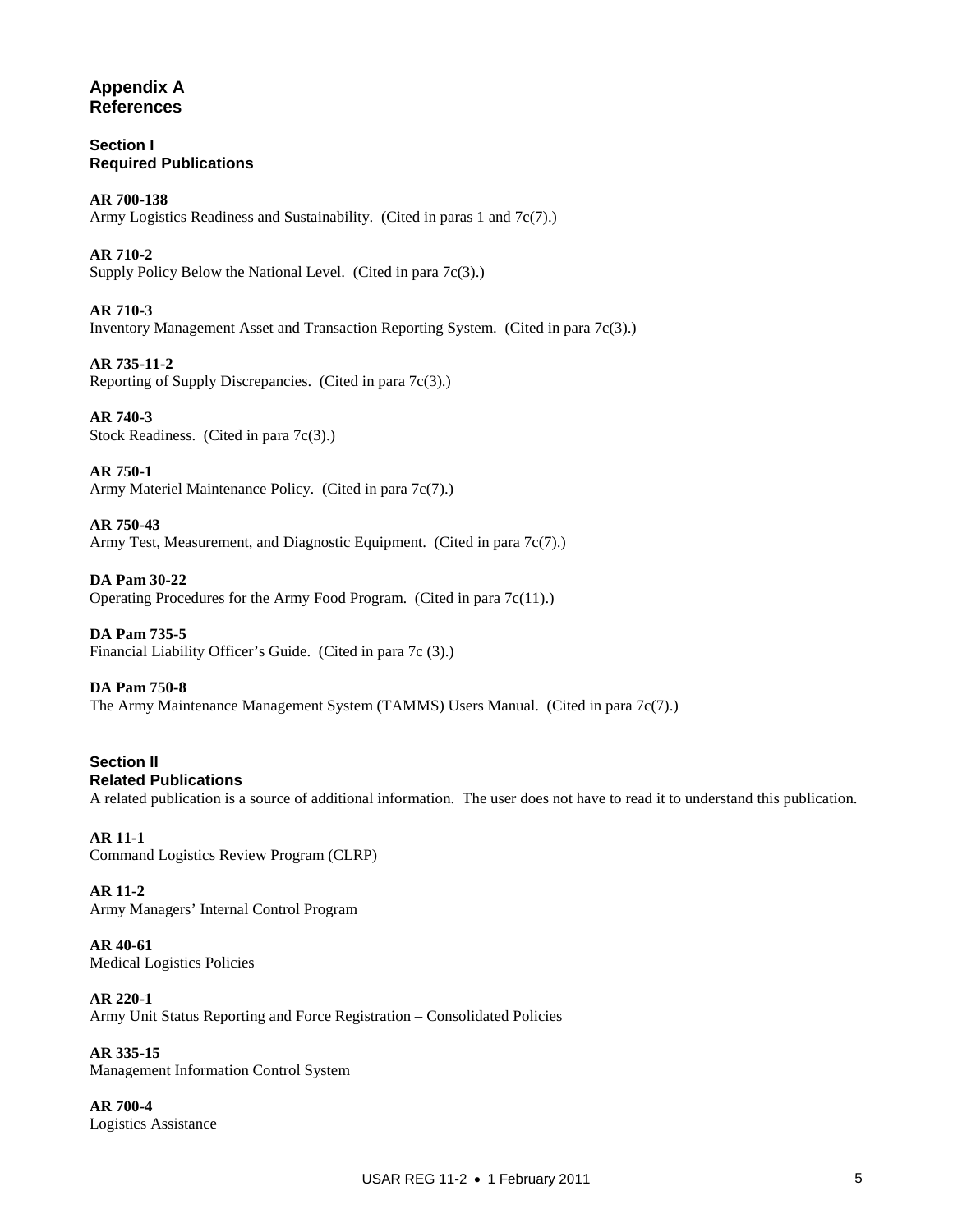**AR 700-84** Issue and Sale of Personal Clothing

**AR 700-139**  Army Warranty Program

**AR 710-1**  Centralized Inventory Management of the Army Supply System

**AR 725-50** Requisitioning, Receipt, and Issue Systems

**DA Pam 710-2-1**  Using Unit Supply System (Manual Procedures)

**DA Pam 710-2-2**  Supply Support Activity Supply System: Manual Procedures

**Section III Prescribed Forms** This section contains no entries.

**Section IV Referenced Forms**

**DA Form 2028** Recommended Changes to Publications and Blank Forms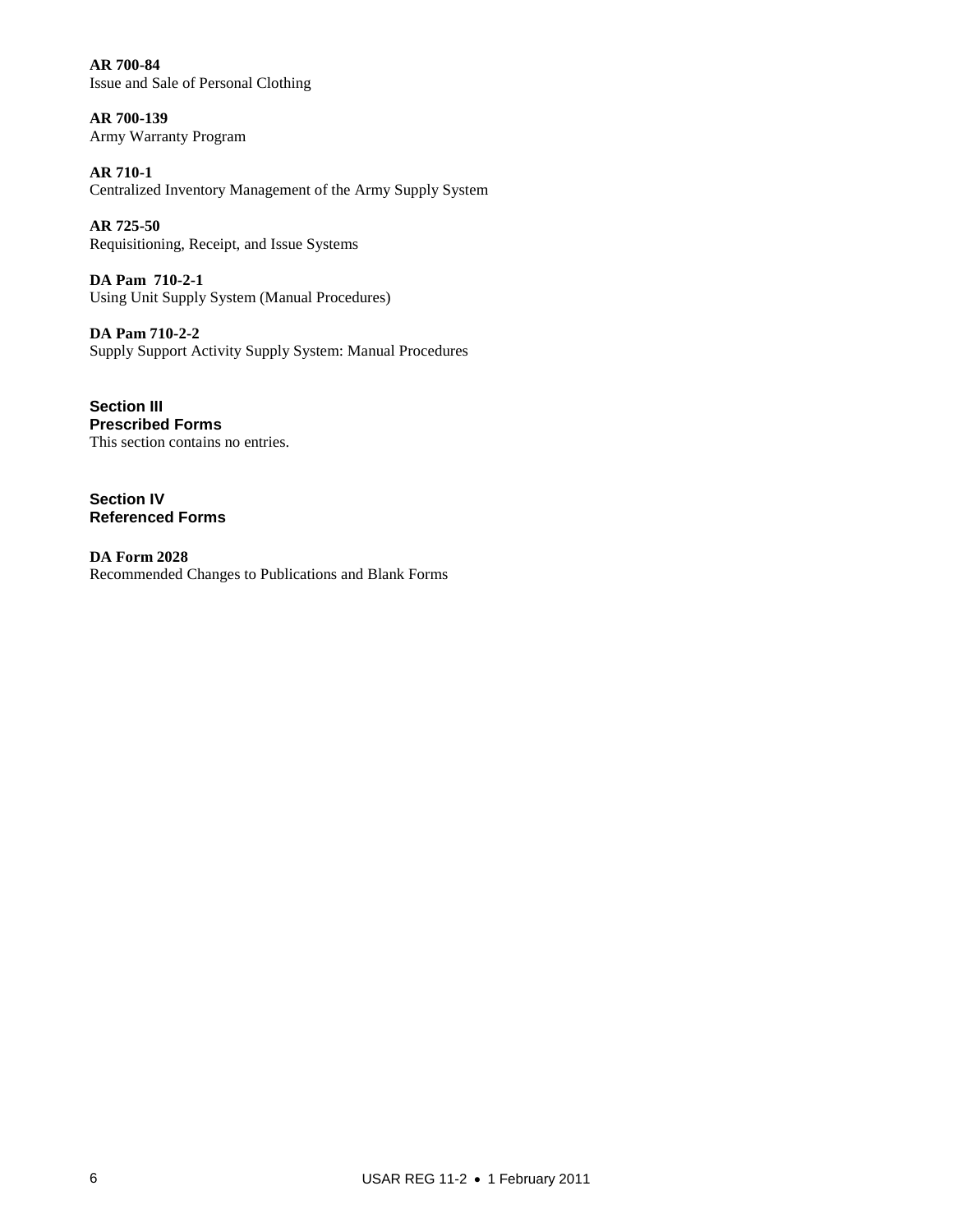## **Glossary**

**Section I Abbreviations**

**AAME**  Army Award for Maintenance Excellence

**AFMIS**  Army Food Management Information System

**AMSA** area maintenance support activity

**AOAP** Army Oil Analysis Program

**ARIMS** Army Records Information Management Systems

**CLRP** Command Logistics Review Program

**CLRT** command logistics review team

**CSASEA** Chief of Staff Army Supply Excellence Awards

**CSDP** Command Supply Discipline Program

**DA** Department of the Army

**DCS** Deputy Chief of Staff

**DEA** Deployment Excellence Award

**ECS** equipment concentration site

**FAAST** Force and Asset Search Tool

**FLIPL** financial liability investigation of property loss

**GSA** Government Services Administration

**HQ** headquarters

**HQDA** Headquarters, Department of the Army

**KYLOC** Kentucky Logistics Operations Center